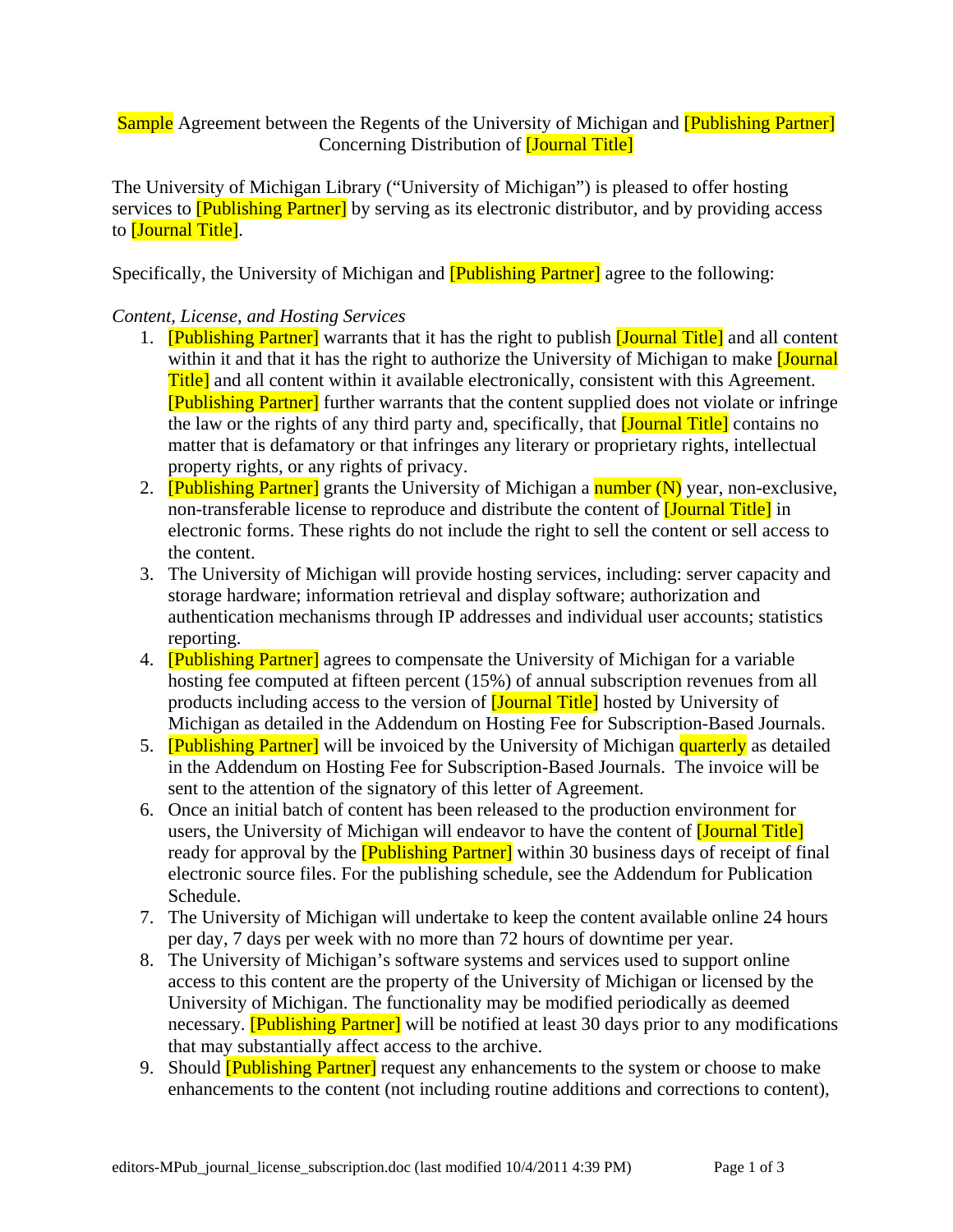the parties will agree upon appropriate methods and compensation, if desired by the University of Michigan, for any work undertaken by the University of Michigan.

10. This Agreement remains in effect for **number (N)** years beginning **[start date]**. Following [date of expiry], [Publishing Partner] may terminate its relationship with the University of Michigan with at least 30 days' notice. In the event of termination of the hosting relationship, the University of Michigan will cooperate fully and use reasonable efforts to provide a smooth transition of all necessary components of the archive to the hosting service provider designated by the **[Publishing Partner]**. If this Agreement is terminated, the University of Michigan reserves the right to continue making available to University of Michigan users content acquired during the course of this Agreement.

## *Protection of the Content*

- 1. The University of Michigan will use commercially reasonable efforts to protect the content from damage, alteration, or defacement, and to maintain an archived version the content in such form as may be used to restore the content to its original condition on-line in the event of such damage, alteration, or defacement.
- 2. **[Publishing Partner]** will regularly monitor the condition of the content and notify the University of Michigan in the event it discovers that the content has been damaged, altered, or defaced.
- 3. In the event the content has been damaged, altered or defaced, the University of Michigan will promptly restore the content to its originally approved format and appearance.

## *General Hosting Terms and Conditions*

- 1. THE UNIVERSITY OF MICHIGAN PROVIDES THE HOSTING SERVICES "AS IS" WITH NO WARRANTIES WHATSOEVER WITH RESPECT TO FUNCTIONALITY, OPERATIONS, OR USE, EXCEPT AS PROVIDED IN THIS AGREEMENT. THE UNIVERSITY OF MICHIGAN DISCLAIMS ALL OTHER WARRANTIES, EXPRESS OR IMPLIED, WITH RESPECT TO THE SOFTWARE AND/OR DOCUMENTATION, INCLUDING WITHOUT LIMITATION ANY IMPLIED WARRANTIES OF MERCHANTABILITY OR FITNESS FOR A PARTICULAR PURPOSE OR NON-INFRINGEMENT.
- 2. IN NO EVENT SHALL THE UNIVERSITY OF MICHIGAN BE LIABLE FOR ANY SPECIAL, INCIDENTAL, OR CONSEQUENTIAL DAMAGES OF ANY NATURE THAT ARISE FROM THE PERFORMANCE OF THIS CONTRACT OR FROM THE BREACH OF ANY WARRANTY.
- 3. The University of Michigan's maximum liability under this Agreement shall not exceed the purchase price of services which gives rise to the claim. The customer's sole and exclusive remedy for any cause of action under this contract is a claim for damages which in no event will exceed the price of the specific product as to which the claim is made.
- 4. Any action resulting from any breach on the part of the University of Michigan must be commenced within one year after the cause of action has accrued.
- 5. Each party agrees to indemnify, hold harmless, and defend the other party from all actions, claims, demands, and liabilities, including reasonable attorney's fees and costs, arising from or relating to the indemnifying party's (i) breach of this Agreement, (ii) negligent acts or omissions, or (iii) willful misconduct.
- 6. This Agreement shall be governed by the laws of the State of Michigan. The parties understand and expressly agree that any claims, demands, or actions asserted against the Regents of the University of Michigan, its agents, employees, or students shall be brought